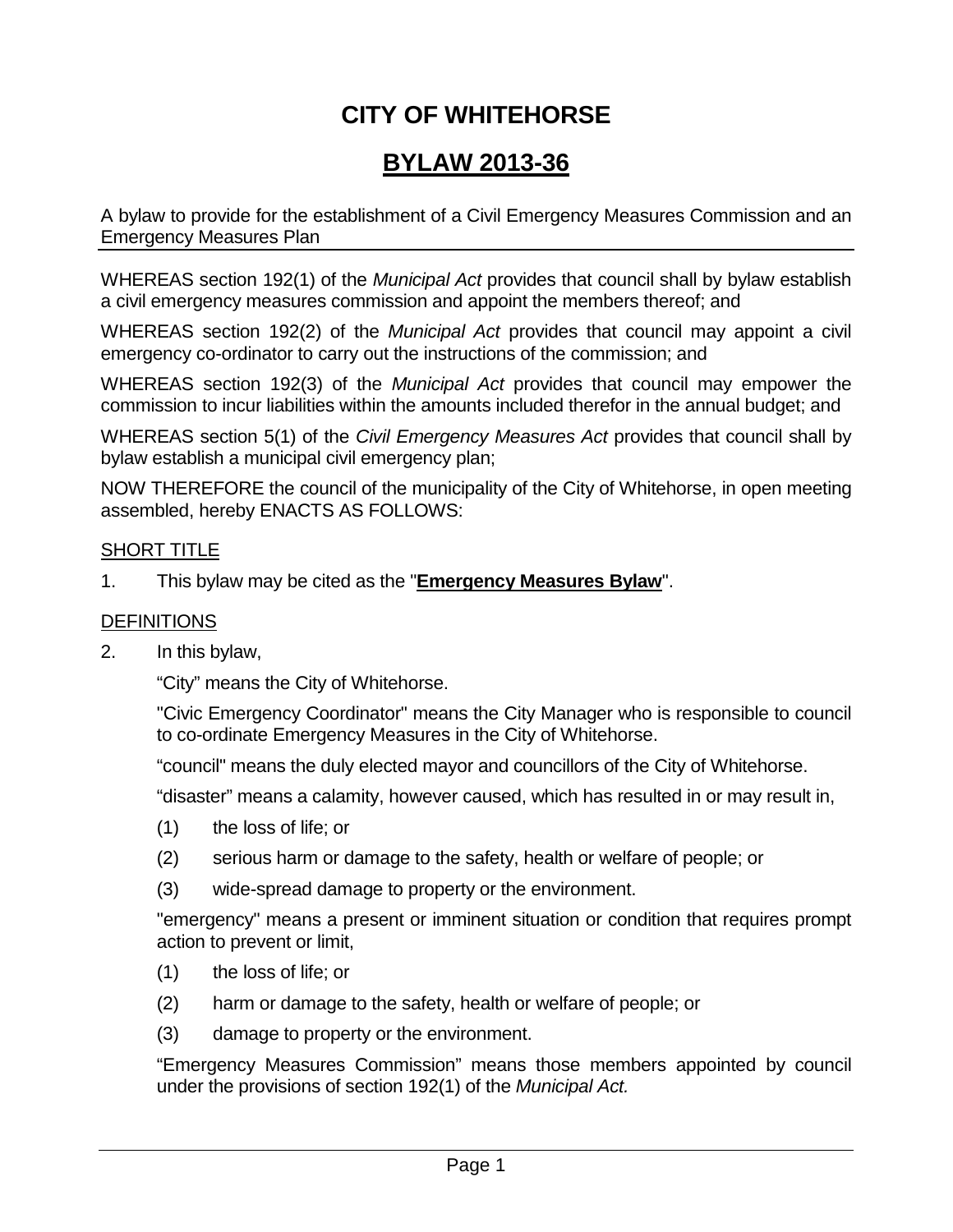"Emergency Control Team" means those persons appointed by the City Manager who are responsible for the implementation of the Emergency Measures Plan.

"Emergency Organization" means the combined Emergency Measures Commission and Emergency Control Team of the City of Whitehorse.

#### ESTABLISHMENT OF COMMISSION

3. There is hereby established a Civil Emergency Measures Commission, the membership of which shall consist of the Mayor and Council.

#### RESPONSIBILITIES OF THE COMMISSION

- 4. The Emergency Measures Commission shall be responsible for planning and coordinating the measures to be taken in the event of an emergency in the City of Whitehorse.
- 5. Subject to section 4 of this bylaw and the direction of council, the Emergency Measures Commission shall be responsible for carrying out any emergency measures or emergency activities or works in furtherance of the Yukon Territory *Civil Emergency Measures Act* or this bylaw. To that end, the Commission shall have delegated to it the duties and resources of council except the powers to borrow money, to pass a bylaw or enter into any contracts, provided, however, such delegation of duties and powers of the council is expressly limited to only those powers of council necessary to carry out its rights, responsibilities, or duties under the Yukon Territory *Civil Emergency Measures Act*.

## RESPONSIBILITIES OF THE EMERGENCY CONTROL TEAM

- 6. The Emergency Control Team shall be responsible for:
	- (1) the formation of a municipal emergency plan;
	- (2) the integration of municipal, other agency, and volunteer emergency services into one comprehensive plan;
	- (3) the submission to council of annual estimates of expenditures for the maintenance and operation of the emergency organization;
	- (4) the submission to council, at least once per year, of a progress report of activities;
	- (5) the training of individuals in emergency preparedness and the implementation of the municipal emergency plan; and
	- (6) the exercising of the municipal emergency plan plus the ongoing review and evaluation of the municipal emergency plan.

#### RESPONSIBILITIES OF THE CITY MANAGER

- 7. The City Manager or his/her designate shall have the following duties and responsibilities:
	- (1) to act as the chairperson of the Emergency Control Team;
	- (2) to appoint the members of the Emergency Control Team;